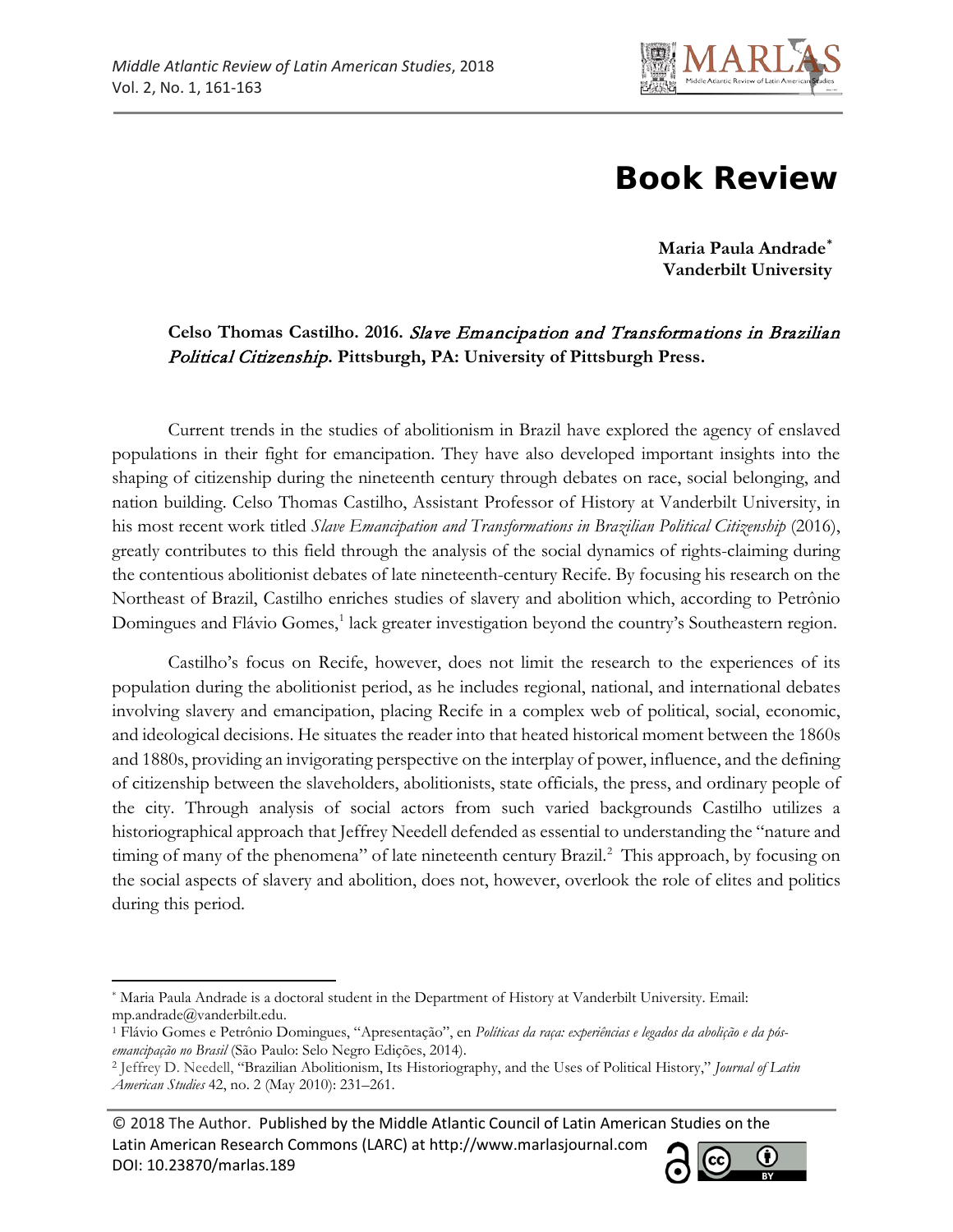## *Middle Atlantic Review of Latin American Studies*

Using a process-oriented approach, Castilho argues that the abolitionist movement in Recife created contentious debates over political belonging and invented practices and terms for affirming citizenship (11). For this purpose, he does not divide that movement in phases, but rather examines how different social groups interpreted and influenced the debates on slavery and abolition over time. Castilho uses records from abolitionist societies and theater, the press, and judicial proceedings by slaves to better grasp the population's understandings and actions surrounding emancipation.

The book is divided into six chapters in chronological order. It first explains how abolition became a "problem" in Brazil during the late 1860s, considering popular participation in that process. Then, it examines slave owners' attitudes after the promulgation of the 1871 Law of Free Birth. The last chapters focus on tensions arising from proslavery and abolitionist views on emancipation that resulted in the redefinition of regional and national political practices. The final chapter also offers a glimpse of how social relations were affected, after the promulgation of the Golden Law that abolished slavery in 1888, through novel and contested interpretations of citizenship among the freed, the abolitionists, and the conservatives. In his conclusion, Castilho proposes a reflection on the racial and political debates of the hundredth anniversary of the Golden Law in 1988. The inequality levels many Afro-Brazilians still faced at that time triggered protests that revealed new forms of citizenshipbuilding and rights-claiming. In comparison to the events of 1888, their actions toward political belonging demonstrated how citizenship continued to work as a space for constant social re-creation, even a century later.

Castilho refutes the historical argument that claims a lack of significant support for emancipation in Brazil prior to 1871 (22). He offers important documentation showing that interest in abolition was alive at the provincial level, since Ceará, Santa Catarina, and Pernambuco States had created emancipation funds for the manumission of girls and women. At the social level, debates on emancipation were already ongoing in the 1860s as a result of events such as the U.S. Civil War, the Paraguayan War, and the liberation of African-descended peoples, which raised questions about the future of slavery. Those debates were possible, Castilho proposes, due to the strong presence of the printing press, which established its political and social relevance in the following decades during the abolitionist movement in Brazil.

One of the most important aspects of this work is certainly its emphasis on the popular presence in the re-creation of political identities from the 1860s to the postemancipation period. The abolitionist movement created opportunities for public participation at levels never before experienced in the history of Brazil, as Castilho so clearly uncovers in the context of Recife. Popular participation shaped the political scenario of the city, as law students, free and freed people of color, slaves, women, poets, and abolitionist politicians managed to develop a social project that aimed for a nation free from slavery. By developing, among other practices, an abolitionist theater in the city, abolitionist associations, public assemblies in the streets, and private campaigns to accumulate money for emancipation funds, Recife´s abolitionists engaged with a regional and national movement that became impossible to ignore. The flow of ideas and attitudes among the popular classes reached the highest political levels of the empire, sparking reactions from its conservative sectors that used all their